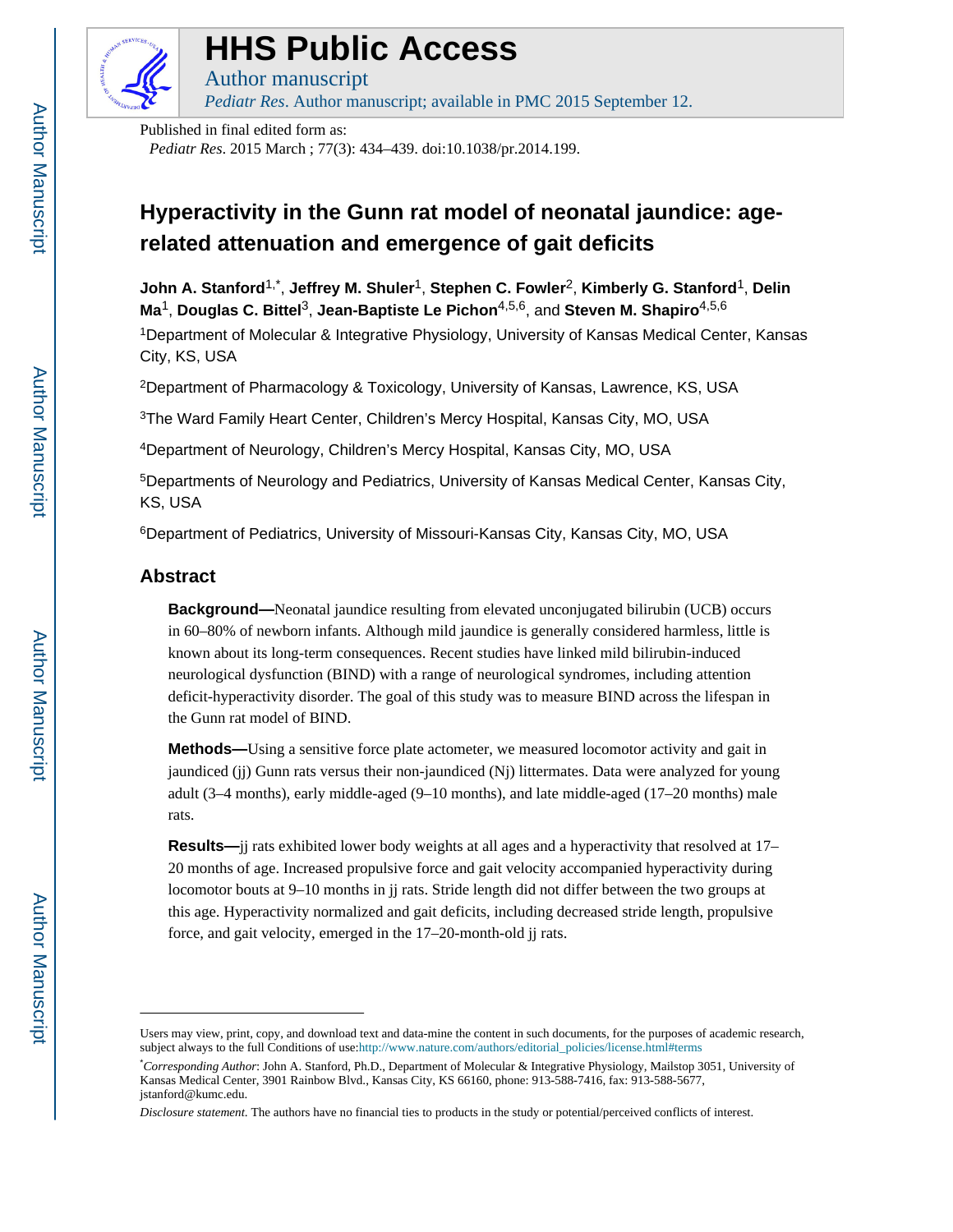**Conclusions—**These results demonstrate that, in aging, hyperactivity decreases with the onset of gait deficits in the Gunn rat model of BIND.

#### **Introduction**

Neonatal jaundice resulting from elevated levels of unconjugated bilirubin (UCB) occurs in up to 85% of newborns (1). When UCB levels exceed the binding capacity of albumin, free bilirubin can enter the brain where it targets discrete nuclei, including the globus pallidus, cochlear nucleus and inferior colliculus, hippocampus, and cerebellum. Free bilirubin is toxic at elevated levels, resulting in a constellation of devastating and permanent neurological effects known as kernicterus (2). Little is known, however, about the long-term consequences of more subtle levels of neonatal jaundice. Emerging evidence supports a subtle-kernicteric syndrome that is referred to as bilirubin-induced neurological dysfunction (BIND). BIND has been linked to a range of neuropsychiatric syndromes that persist into adulthood, including attention deficit-hyperactivity disorder, autism, and schizophrenia (3– 6). Even with modest co-morbidities, the incidence of neonatal jaundice justifies further exploration of links between these disorders and BIND.

The goal of this study was to measure locomotor activity and gait across the lifespan in the Gunn rat model of BIND (7). Gunn rats are genetically deficient of UDP glucuronosyl transferase, the liver enzyme responsible for bilirubin conjugation and clearance. These rats become jaundiced soon after birth and exhibit physical, neurological and behavioral abnormalities. Their blood bilirubin levels peak at 16 days postnatal age and fall to lower but elevated levels throughout the rest of their lives (8–11). Although Gunn rats model classical kernicterus when administered sulfa during discrete postnatal time periods (9; 12– 14), untreated Gunn rats are a model of BIND. The most apparent abnormalities during the early postnatal days are their smaller size and hyperactive phenotype (15). More subtle and variable deficits include attention and learning deficits, deficits in social behavior, and anecdotal reports of ataxia (6, 15, 16). Anatomical and histopathological studies report cerebellar hypoplasia, hippocampal mitochondrial abnormalities, and alterations in catecholamines in the basal ganglia and cerebellum of Gunn rats (16–18). Disruptions in the circuitry through which these brain regions interact likely underlie the behavioral deficits that have been reported in this model (reviewed in (5)). Although jaundice peaks during early postnatal days in Gunn rats as it does in humans, we are studying these rats through adulthood and aging to determine long-term sequelae of BIND.

#### **Results**

Overall, jj rats maintained significantly lower body weights than their Nj counterparts at all ages (Figure 1A). Locomotor activity was significantly greater in the jj rats at 3–4 months during the initial 15-minute testing sessions,  $F(1,6)=39.656$ ,  $p=0.001$  (Figure 1 B). This difference between groups persisted across 6 days of testing. When the older groups were tested, locomotor activity remained higher in the  $9-10$  month ji rats,  $F(1,6)=8.117$ , p<l0.05, but normalized by 17–20 months,  $F(1,13)=0.137$ , p=0.72 (Figure 2A).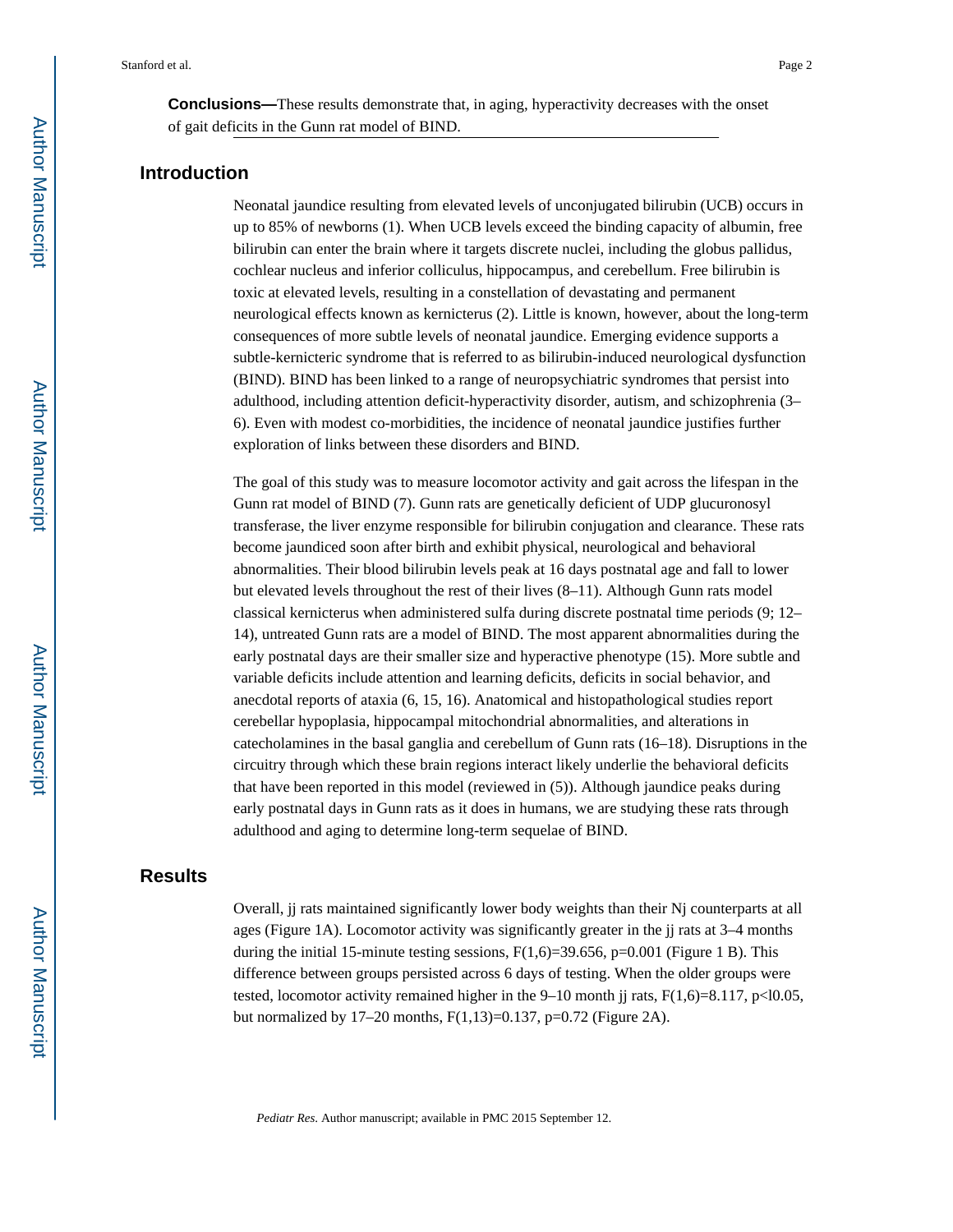Neither the number of runs, the duration of runs, the length of individual runs, or stride rate differed significantly as a function of group or age (see Table 1). However, for stride length, run velocity, and within run force range, differences emerged between the groups. Stride length was similar between the 9–10 month jj and Nj rats,  $F(1,6)=1.074$ ,  $p=0.34$ , but was significantly decreased in the 17–20 month-old jj rats,  $F(1,14)=13.22$ ,  $p<0.01$  (Figure 2B). Run velocity was significantly greater in the 9–10-month-old jj rats,  $F(1,6)=6.061$ ,  $p<0.05$ , but was decreased in the older ij group,  $F(1,15)=10.411$ ,  $p<0.01$  (Figure 2C). Within-run force range was similarly affected, as propulsive force was greater in 9–10 month-old, F(1,6)=27.320, p<0.01, but diminished in 17–20 month-old jj rats, F(1,11)=9.104, p<0.05 (Figure 2D).

### **Discussion**

Overall, jj rats exhibited decreased body weights that persisted across their lifespan, and a hyperactive phenotype that resolved in late middle age. Gait abnormalities, such as decreased stride length, decreased stride velocity and decreased propulsive force, emerged in the 17–20 month-old jj group. These results are consistent with reported effects of neonatal jaundice on hyperactivity, and on basal ganglia, hippocampal, and cerebellar pathology in the Gunn rat model.

The hyperactive phenotype exhibited by the jj rats was consistent with previous findings in 60-day-old jj rats (15). Our results extend these findings to older adulthood. We also report for the first time that the hyperactivity produced by neonatal jaundice resolves at late middle age (17–20 months) in the Gunn rat model. Although the neural mechanisms underlying this phenomenon have not been identified, interactions between the basal ganglia and cerebellum may play a role (5). Disruptions of the cortico-cerebellar-basal ganglia circuit would adversely affect appropriate behavioral response selection and inhibition. It is tempting to attribute the decreased hyperactivity in the aged jj rats to normal age-related decreases in basal ganglia function (16–18). However, this hypothesis is not supported by the fact that locomotor activity in Nj rats did not decrease between the 9–10-month and the 17–20 month-old groups. Because age-related decreases in locomotor activity are typically present by 18 months of age in rats (19), our findings suggest potential behavioral abnormalities in non-jaundiced littermates. The addition of a control group with full UDP glucuronosyl transferase activity is necessary to test this hypothesis. Alternatively, there is pathological evidence for damage to the hippocampus in Gunn rats (18). Lesions of the ventral hippocampus result in hyperactivity in adult rats (22–25), so it is possible that toxic effects of UCB in the hippocampus contributed to – if not accounted for – the hyperactive phenotype. It is well documented that hyperactivity following damage to the hippocampus during early postnatal periods is delayed, emerging in young adult rats (23, 24). Although speculative, these previous findings are consistent with hippocampal involvement in the hyperactivity we measured in jj rats. Further studies examining neural activity in affected structures are clearly warranted to test these hypotheses.

Gait deficits, including decreased stride length, are present in a number of neurological conditions with different underlying pathologies, including Parkinson's disease (26), Huntington's disease (27), and Amyotrophic Lateral Sclerosis (28). Although lesions in the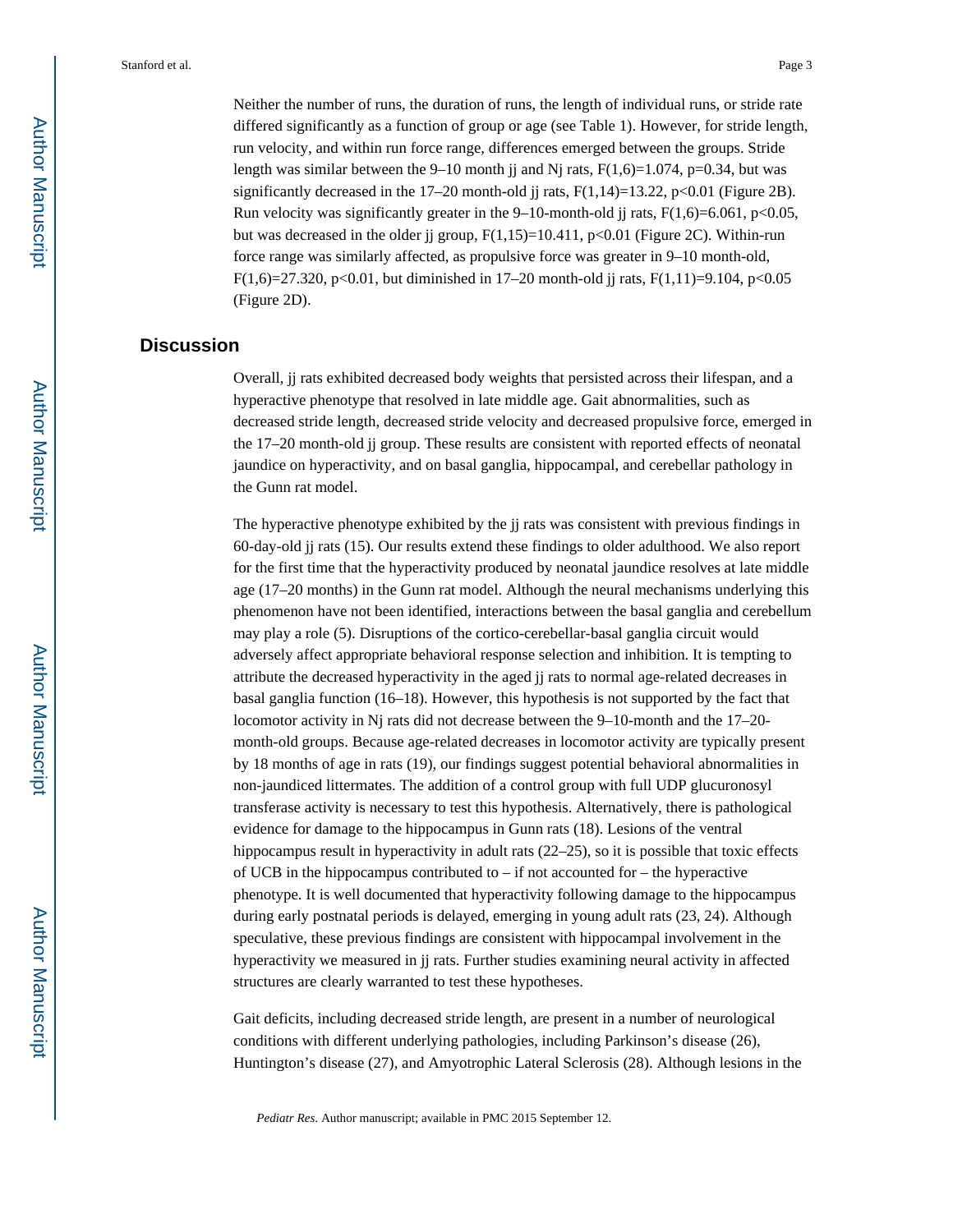areas affected in each of these conditions likely disrupt motor-related circuits through the cerebellum, basal ganglia and cortex, anatomical and pathological studies in Gunn rats support a primary role for cerebellar dysfunction in the gait deficits we observed (16). The fact that we did not detect significant differences in stride length or other gait parameters in our 9–10 month-old group was surprising, but consistent with studies that have quantified gait in this model (29). Although other groups have reported a wobbly gait or ataxia in young Gunn rats (15, 30, 31), these reports have been observational. We also observed and quantified a wobbly gait in some, but not all, of the younger Gunn rats in our study (data not shown). Gait abnormalities and motor incoordination might be expected earlier in humans, but the timing is different in Gunn rats than most humans with hyperbilirubinemia. In Gunn rats, bilirubin peaks at about 12 mg/dL at 16 days of age (9) but remains elevated throughout life. The abnormalities we found may be a delayed effect of the neonatal peak, but perhaps the chronic levels are in part responsible for later responses. In addition, concurrent illness (e.g., viral infections) can exacerbate bilirubin neurotoxicity in jaundiced Gunn rats with minimal signs of neurotoxicity. Over time, these may have contributed to the later emerging symptoms. We did not measure cerebellar damage or hypoplasia, but these phenomena are features in these rats as early as 7–10 days of postnatal age (32, 33). It is possible that compensation accounted for the lack of gait abnormalities in our 9–10 month-old group. For example, previous studies demonstrate that aging has a detrimental effect on cerebellarspecific motor learning and exacerbates ataxia resulting from cerebellar lesions (34–36). For example, anatomical reorganization and functional recovery is greater following cerebellar damage in the neonate than in the adult rat (34, 35). Although 9–10 month-old rats are adults, the cerebellar lesions present in Gunn rats are likely less severe than those produced experimentally in the cited studies. Despite the presence of visible ataxia in some of our jj rats throughout their lifespan, our results suggest that the toxic effects of neonatal jaundice on cerebellar circuits may go undetected until these circuits are further perturbed by the effects of normal aging (e.g., decreased beta adrenergic receptor function, impaired motor learning) on cerebellar function (36).

Previous studies have cited co-morbidities between neonatal jaundice and various neuropsychiatric disorders, including ADHD (3–6). Damage to the globus pallidus, hippocampus and cerebellum in BIND is consistent with clinical findings of abnormalities in each of these regions in ADHD (37, 38). Our findings support a link between BIND and ADHD in that, as in the clinical situation, hyperactivity generally resolves with increased age (3, 39). We believe that the human correlate for what we measured is hyperactivity or perhaps ADHD. While speculative, we hypothesize that BIND results in an ADHD phenotype in young Gunn rats until it is attenuated by gait abnormalities due to cerebellar dysfunction in aging. One potential weakness of our study was the lack of bilirubin measurements in our jj and Nj groups. The value of total (vs unbound, or free) bilirubin in predicting BIND is questionable, however (40), and measurement techniques for free bilirubin are in their infancy. In addition, we did not measure auditory dysfunction in our study. Changes in brainstem auditory evoked potentials have been measured in neonatal and young adult Gunn rats (14) and were likely present in our rats. To our knowledge, auditory function has not been measured in older Gunn rats. Given the significant incidence of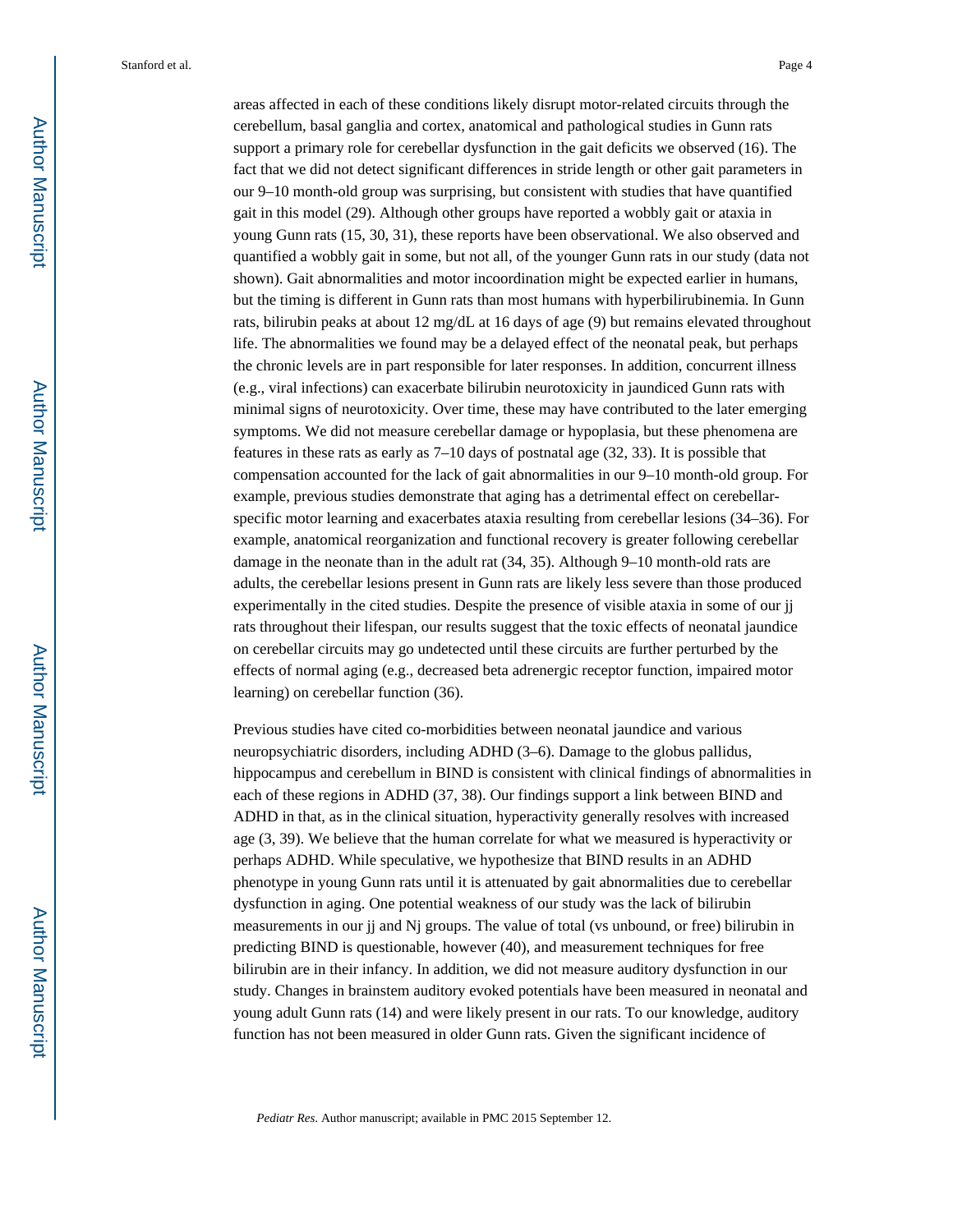neonatal jaundice, additional studies are needed to further validate this model and to determine how BIND relates to ADHD and to ataxia in the elderly.

#### **Methods**

#### **Animals**

Male jj or Nj rats were studied at 3–4 months of age, 9–10 months of age, or 17–20 months of age. We limited our study to male rats due to the increased risk of hyperbilirubinemia in males (41). We did not generate an NN strain with full UDP glucuronosyl transferase activity to use as controls as Nj rats have not been shown to exhibit physical or neurological abnormalities. For the  $3-4$  months and  $9-10$  months groups, we used 4 jj rats and 4 Nj rats. For the 17–20 months groups, we used 12 jj rats and 4 Nj rats (we tested more jj rats because we kept more of them in our colony longer than their Nj littermates). Distance traveled was measured in all groups, but gait was only measured in the 9–10 and 17–20 months-old groups because meticulous paw print analyses have revealed that younger jj and Nj rats do not differ with regard to stride length (29). Animals were housed in the University of Kansas Medical Center's (KUMC's) AAALAC-accredited animal facility, and all procedures adhered to the policies put forth in the Guide for the Care and Use of Laboratory Animals (2011) and were approved by the KUMC Institutional Animal Care and Use Committee.

#### **Locomotor activity and gait**

The force plate actometer was constructed in-house and had an 80 cm  $\times$  80 cm floor that recorded ground reaction forces as rats moved individually around the arena for 60 min. The animal's center of force was quantified using Cartesian coordinates derived from the locations of the four force sensors that were rigidly attached to each corner of the actometer surface (see (42)). Distance traveled was quantified based on changes in the rat's center of force during each session. Force transducer voltages were digitized at the rate of 100 samples/s, and ground reaction forces were expressed as percent of body weight. We initially analyzed distance traveled in the 3–4 month groups across six 15-min sessions one week apart. For the older groups, sessions were 60 min in duration to allow for measurements of gait patterns made possible by the large size of the actometer. A scrolling graphics program written in-house was used to visualize, count, and record consecutive force-time variations that constituted half strides. Temporally aligned on the same screen with the force data were the rat's location coordinates, which allowed the observer to identify and record only rhythmic, long, straight, fast, continuous runs and their associated force time series (see two examples depicted in Figure 3). Each cycle is a half stride. In the figure, the numbers 1 through 6 give the temporal order of half stride production. A rhythmic sequence of four or more half strides constituted a run where diagonally opposite feet act in unison to produce alternating stance and swing phases (Figure 3). In order to be considered suitable for quantitation, four or more half strides (i.e., two full strides was the minimum) had to be discerned by the program user. Additional criteria for including a run in the data set for estimation of gait parameters were: i) A run had to be reasonably straight. This was judged by the program user by noting the lack of curvature in  $X(t)$  and/or  $Y(t)$ during the run sequence of half strides. This criterion ensured that variation in rhythm and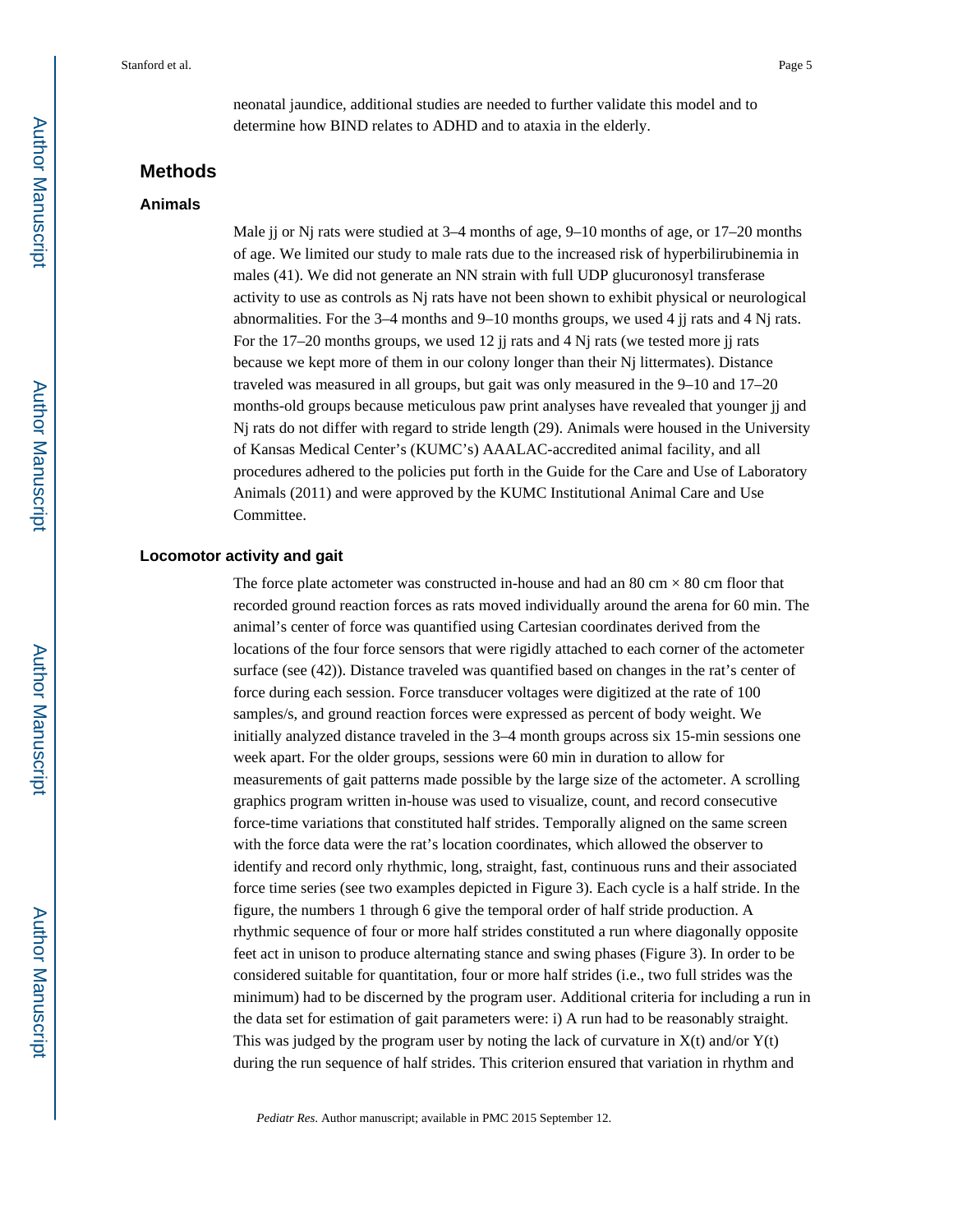other gait parameters would not be the result of changing direction at corners, etc. ii) A run had to be expressed as a continuous sequence of half strides without any pausing in locomotion. iii) Rhythmic sequences of force variation, such as those produced by grooming or scratching were easily excluded from scoring because these in-place behaviors were not accompanied by locomotion. These data, which were saved in an Excel file, were subjected to further processing in SYSTAT in order to calculate the number of runs, duration of run, stride length (run distance/number of strides), stride rate (strides/second), velocity (run distance/run duration), within-run force range (maximum – minimum force), run distance (measured directly using scrolling graphics program), and number of half strides/run (measured directly using scrolling graphics program). Each of these parameters was then averaged across runs for each rat. Analysis of variance (ANOVA) was used to compare jj vs  $Nj$  groups. ANOVAs were conducted separately for each age group, and  $p<0.05$  was considered statistically significant.

#### **Acknowledgments**

*Statement of financial support*. This work was supported by Children's Mercy Hospital, Kansas City, MO, USA; American Heart Association grant 11GRNT7380047; National Institutes of Health grant AG035982, and National Institutes of Health grant HD02528.

#### **References**

- 1. Watchko JF, Tiribelli C. Bilirubin-induced neurologic damage mechanisms and management approaches. New Eng J Med. 2013; 369:2021–2030. [PubMed: 24256380]
- 2. Shapiro, SM. Kernicterus. In: Stevenson, DK.; Maisels, MJ.; Watchko, JF., editors. Care of the jaundiced neonate. New York: McGraw-Hill; 2012. p. 229-242.
- 3. Hokkanen L, Launes J, Michelsson K. Adult neurobehavioral outcome of hyperbilirubinemia in full term neonates—a 30 year prospective follow-up study. PeerJ. 2014; 2:e294. [PubMed: 24688870]
- 4. Jangaard KA, Fell DB, Dodds L, Allen AC. Outcomes in a population of healthy term and near-term infants with serum bilirubin levels of 325 µmol/L (19 mg/dL) who were born in Nova Scotia, Canada, between 1994 and 2000. Pediatrics. 2008; 122:119–124. [PubMed: 18595994]
- 5. Koziol LF, Budding DE, Chidekel D. Hyperbilirubinemia: subcortical mechanisms of cognitive and behavioral dysfunction. Ped Neurol. 2013; 48:3–13.
- 6. Tsuchie K, Miyaoka T, Furuya M, Liaury K, Ieda M, Wake R, et al. The effects of antipsychotics on behavioral abnormalities of the Gunn rat (unconjugated hyperbilirubinemia rat), a rat model of schizophrenia. Asian J Psychiat. 2013; 6:119–123.
- 7. Gunn CH. Hereditary acholuric jaundice in a new mutant strain of rats. J Hered. 1938; 29:137–139.
- 8. Johnson L, Sarmiento F, Blanc WA, Day R. Kernicterus in rats with an inherited deficiency of glucuronyl transferase. AMA J Dis Child. 1959; 9:591–608. [PubMed: 13649090]
- 9. Schutta HS, Johnson L. Clinical signs and morphologic abnormalities in Gunn rats treated with sulfadimethoxine. J Pediatr. 1969; 75:1070–1079. [PubMed: 5389393]
- 10. Daood MJ, Hoyson M, Watchko JF. Lipid peroxidation is not the primary mechanism of bilirubininduced neurologic dysfunction in jaundiced Gunn rat pups. Pediatr Res. 2012; 72:455–459. [PubMed: 22902434]
- 11. Johnson L, Garcia ML, Figueroa E, Sarmiento F. Kernicterus in rats lacking glucuronyl transferase. II. Factors which alter bilirubin concentration and frequency of kernicterus. Am J Dis Child. 1961; 101:322–349. [PubMed: 13790309]
- 12. Diamond I, Schmid R. Experimental bilirubin encephalopathy. The mode of entry of bilirubin-14C into the central nervous system. J Clin Invest. 1966; 45:678–689. [PubMed: 5949114]
- 13. Rose AL, Wisniewski H. Acute bilirubin encephalopathy induced with sulfadimethoxine in Gunn rats. J Neuropathol Exp Neurol. 1979; 38:152–164. [PubMed: 263615]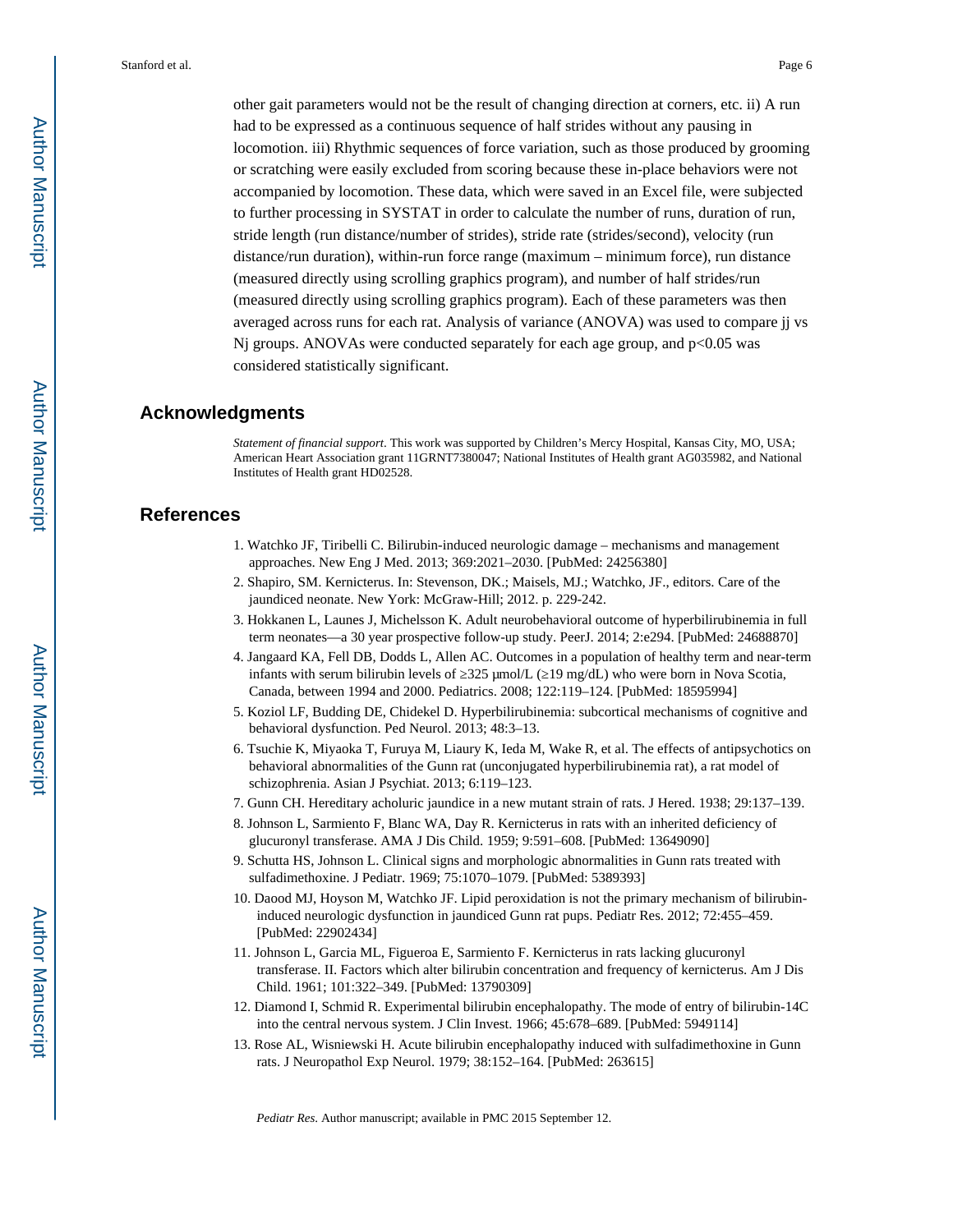- 14. Shapiro SM, Hecox KE. Development of brainstem auditory evoked potentials in heterozygous and homozygous jaundiced Gunn rats. Dev Brain Res. 1988; 41:147–157.
- 15. Butcher RE, Stutz RM, Berry HK. Behavioral abnormalities in rats with neonatal jaundice. Am J Ment Def. 1971; 75:755–759.
- 16. Swenson RM, Jew JY. Learning deficits and brain monoamines in rats with congenital hyperbilirubinemia. Exp Neurol. 1982; 76:447–456. [PubMed: 7200911]
- 17. Schutta HS, Johnson L. Bilirubin encephalopathy in the Gunn rat: a fine structure study of the cerebellar cortex. J Neuropathol Exp Neurol. 1967; 26:377–396. [PubMed: 6027437]
- 18. Jew JY, Sandquist D. CNS changes in hyperbilirubinemia: Functional implications. Arch Neurol. 1979; 36:149–154. [PubMed: 571271]
- 19. Hebert MA, Gerhardt GA. Normal and drug-induced locomotor behavior in aging: Comparison to evoked DA release and tissue content in Fischer 344 rats. Brain Res. 1998; 797:42–54. [PubMed: 9630504]
- 20. Stanford JA, Gerhardt GA. Age-related changes in striatal function in freely-moving F344 rats. Neurobiol Aging. 2001; 22:659–669. [PubMed: 11445266]
- 21. Stanford JA, Gerhardt GA. Aged F344 rats exhibit altered electrophysiological activity in locomotor-unrelated but not locomotor-related striatal neurons. Neurobiol Aging. 2004; 25:509– 515. [PubMed: 15013572]
- 22. Hannigan JH Jr, Isaacson RL. The effects of Org 2766 on the performance of sham, neocortical, and hippocampal-lesioned rats in a food search task. Pharmacol Biochem Behav. 1985; 23:1019– 1027. [PubMed: 3001784]
- 23. Lipska BK, Jaskiw GE, Weinberger DR. Postpubertal emergence of hyperresponsiveness to stress and to amphetamine after neonatal excitotoxic hippocampal damage: a potential animal model of schizophrenia. Neuropsychopharmacology. 1993; 9:67–75. [PubMed: 8397725]
- 24. Wan RQ, Giovanni A, Kafka SH, Corbett R. Neonatal hippocampal lesions induced hyperresponsiveness to amphetamine: behavioral and in vivo microdialysis studies. Behav Brain Res. 1996; 78:211–223. [PubMed: 8864054]
- 25. Naert A, Gantois I, Laeremans A, Vreysen S, Van den Bergh G, Arckens L, Callaerts-Vegh Z, et al. Behavioural alterations relevant to developmental brain disorders in mice with neonatally induced ventral hippocampal lesions. Brain Res Bull. 2013; 94:71–8. [PubMed: 23357176]
- 26. Blin O, Ferrandez AM, Serratrice G. Quantitative analysis of gain in Parkinson patients: increased variability of stride length. J Neurol Sci. 1990; 98:91–97. [PubMed: 2230833]
- 27. Koller WC, Trimble J. The gait abnormality in Huntington's disease. Neurology. 1985; 35:1450– 1454. [PubMed: 3162109]
- 28. Goldfarb BJ, Simon SR. Gait patterns in patients with amyotrophic lateral sclerosis. Arch Phys Med Rehabil. 1984; 65:61–65. [PubMed: 6696604]
- 29. Chaniary KD, Baron MS, Rice AC, Wetzel PA, Ramakrishnan V, Shapiro SM. Quantification of gait in dystonic Gunn rats. J Neurosci Meth. 2009; 180:273–277.
- 30. Graham DL, Hasenstab LL, Kinney L, Kuntz JA. The effects of litter size on the expressivity of the jaundice genotype in Gunn rats. Dev Psychobiol. 1980; 13:55–60. [PubMed: 7188757]
- 31. Stobie PE, Hansen CT, Hailey JR, Levine RL. A difference in mortality between two strains of jaundiced rats. Pediatrics. 1991; 87:88–93. [PubMed: 1898623]
- 32. Keino H, Kashiwamata S. Critical period of bilirubin-induced cerebellar hypoplasia in a new Sprague-Dawley strain of jaundiced Gunn rats. Neurosci Res. 1989; 6:209–215. [PubMed: 2710423]
- 33. Keino H, Aoki E, Kashiwamata S. Postnatal changes in the number and lobular distribution of acid phosphatase positive and lipid granule-containing cells in the cerebellum of hyperbilirubinemic Gunn rats. Neurosci Res. 1986; 3:183–195. [PubMed: 3703381]
- 34. Molinari M, Petrosini L. Hemicerebellectomy and motor behaviour in rats. III. Kinematics of recovered spontaneous locomotion after lesions at different developmental stages. Behav Brain Res. 1993; 54:43–55. [PubMed: 8504011]
- 35. Molinari M, Petrosini L, Gremoli T. Hemicerebellectomy and motor behaviour in rats. II. Effects of cerebellar lesion performed at different developmental stages. Exp Brain Res. 1990; 82:483– 492. [PubMed: 2292269]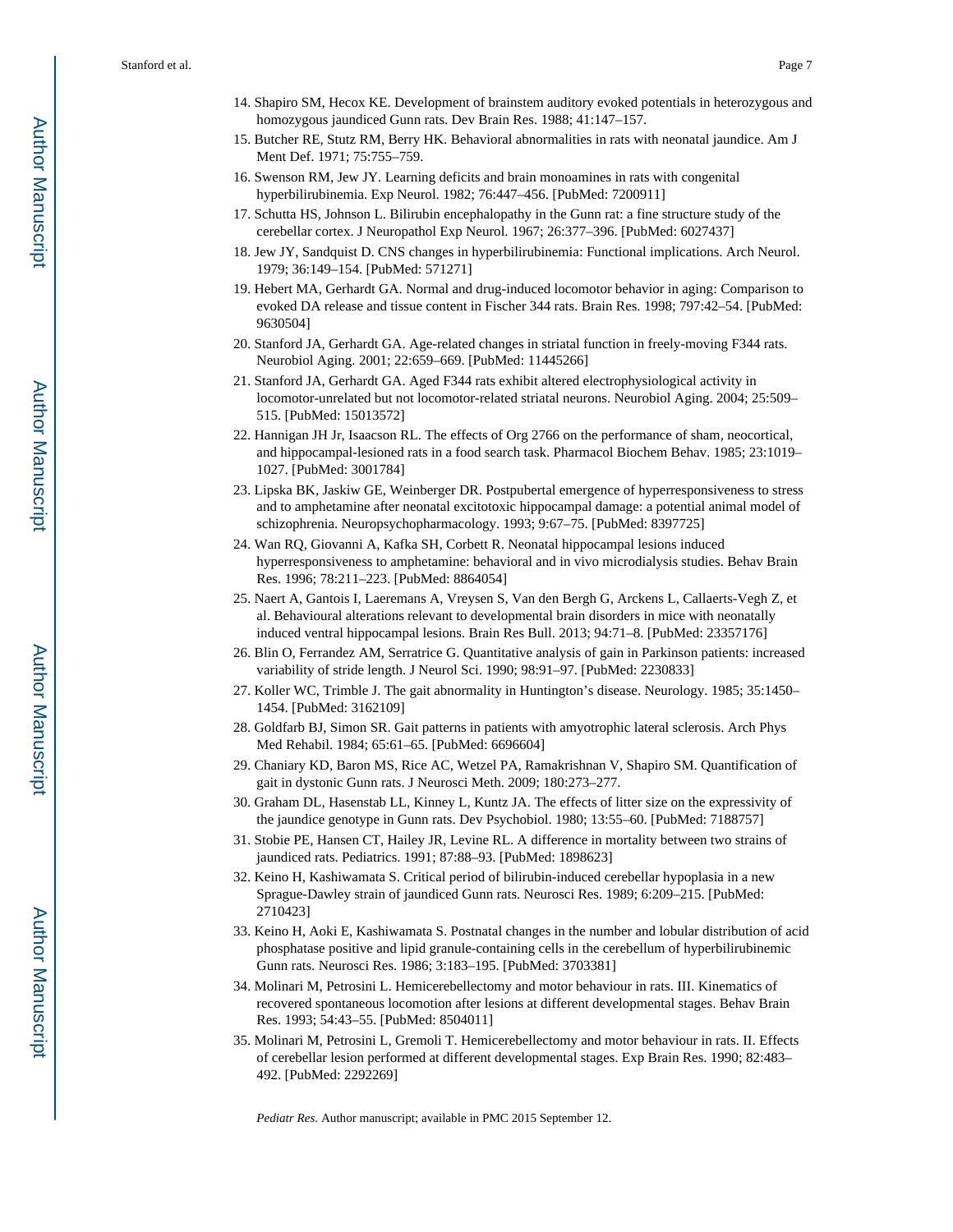- 36. Gould TJ, Bickford PC. The effects of aging on cerebellar beta-adrenergic receptor activation and motor learning in female F344 rats. Neurosci Lett. 1996; 216:53–56. [PubMed: 8892390]
- 37. Altabella L, Zoratto F, Adriani W, Canese R. MR imaging–detectable metabolic alterations in attention deficit/hyperactivity disorder: From preclinical to clinical studies. Am J Neuroradiol. 2014; 35(6 suppl):S55–S63. [PubMed: 24481327]
- 38. Castellanos FX, Giedd JN, Marsh WL, et al. Quantitative brain magnetic resonance imaging in attention deficit-hyperactivity disorder. Arch Gen Psychiatry. 1996; 53:607–616. [PubMed: 8660127]
- 39. Kessler RC, Berglund PA, Demler O, Jin R, Walters EE. Lifetime prevalence and age-of-onset distributions of DSM-IV disorders in the National Comorbidity Survey Replication (NCS-R). Arch Gen Psychiatry. 2005; 62:593–602. [PubMed: 15939837]
- 40. Wennberg RP, Ahlfors CE, Bhutani VK, Johnson LH, Shapiro SM. Toward understanding kernicterus: a challenge to improve the management of jaundiced newborns. Pediatrics. 2006; 117:474–485. [PubMed: 16452368]
- 41. Schwartz HP, Haberman BE, Ruddy RM. Hyperbilirubinemia: Current guidelines and emerging therapies. Pediatr Emerg Care. 2011; 27:884–889. [PubMed: 21926893]
- 42. Fowler SC, Birkestrand BR, Chen R, Moss SJ, Vorontsova E, Wang G, et al. A force plate actometer for quantitating rodent behaviors: illustrative data on locomotion, rotation, spatial patterning, stereotypies, and tremor. J Neurosci Meth. 2001; 107:107–124.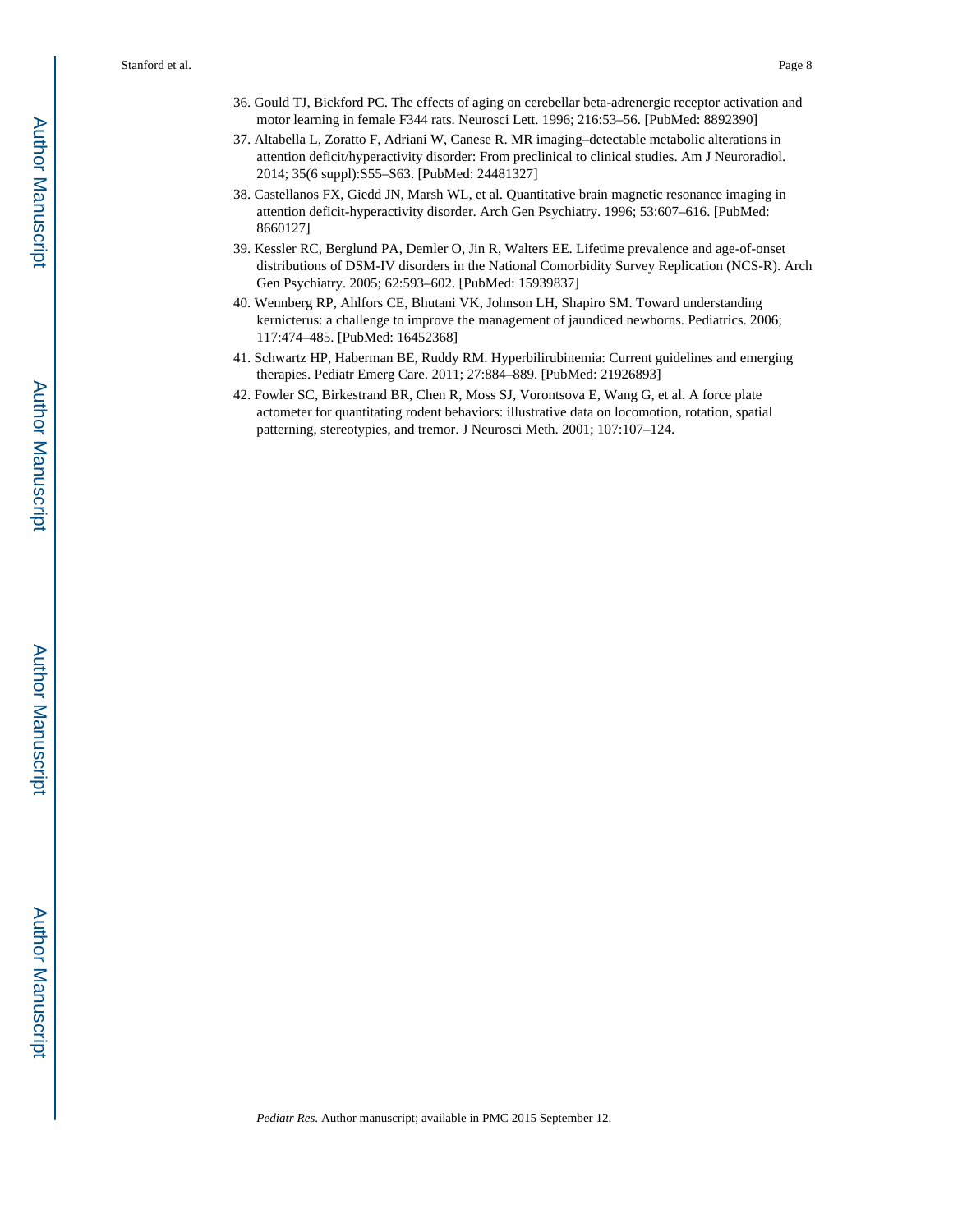

#### **Figure 1.**

(A) Body weight as a function of group and age. At each age, Nj rats' (filled bars) body weights exceeded those of jj rats (open bars). (B) Distance traveled during 15-min, weekly testing sessions. Rats in the jj group (open symbols) exhibited greater locomotion than Nj rats (filled symbols) on each testing day. \*p<0.05, \*\*p<0.01.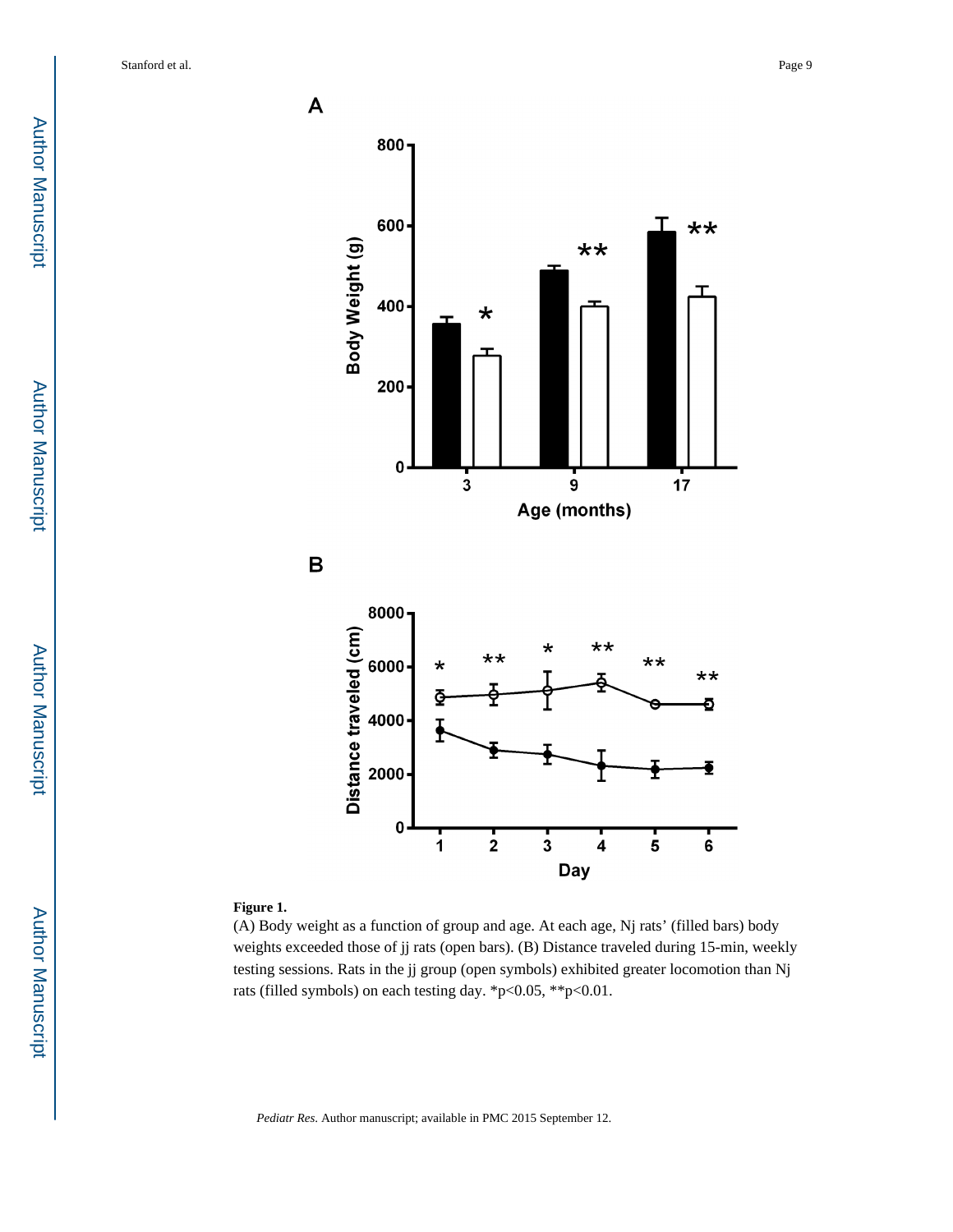Stanford et al. Page 10



#### **Figure 2.**

Distance traveled and gait measures in adult vs late middle-aged Nj (filled bars) vs jj (open bars) rats. (A) Distance traveled was greater for the 9–10 month-old jj rats, but this effect was not present at 17–20 months. (B) Stride length was diminished in the 17–20-month-old jj group. Compared to Nj rats, run velocity (C) and within-run force range (D) were both greater in the 9–10-month-old jj group, but diminished in the 17–20-month-old jj group. \*p<0.05; \*\*p<0.01.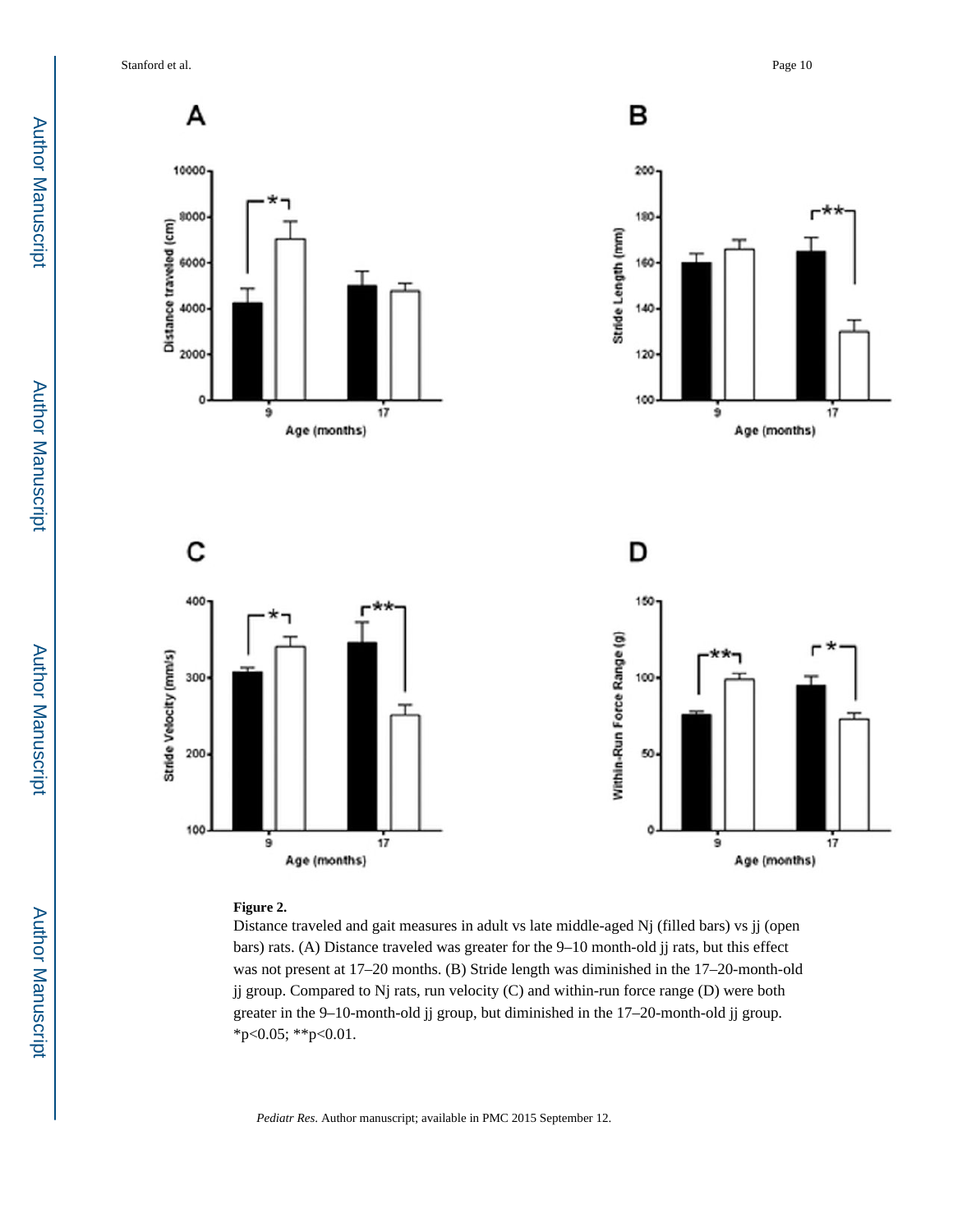Stanford et al. Page 11



#### **Figure 3.**

Changes in center of force and raw force-time records illustrating one run from one representative 20-month-old Nj rat (left) and one representative 20-month-old jj rat (right). (A) Center of force measures indicate the run distance for the Nj rat. Numbers 1–6 along the relatively straight line along the y axis refer to the sequential order of half strides. (B) The graph shows changes in the Nj rat's vertical force during the run shown in panel A. The numbers 1–6 refer to the 6 half strides depicted in Panel A. Two examples of stance and swing phases are indicated. (C) Center of force measures indicate the run distance for the jj rat. Numbers 1–6 along the relatively straight line along the×axis refer to the sequential order of half strides. (D) The graph shows changes in the jj rat's vertical force during the run shown in panel C. The numbers 1–6 refer to the 6 half strides depicted in Panel C. Two examples of stance and swing phases are indicated.